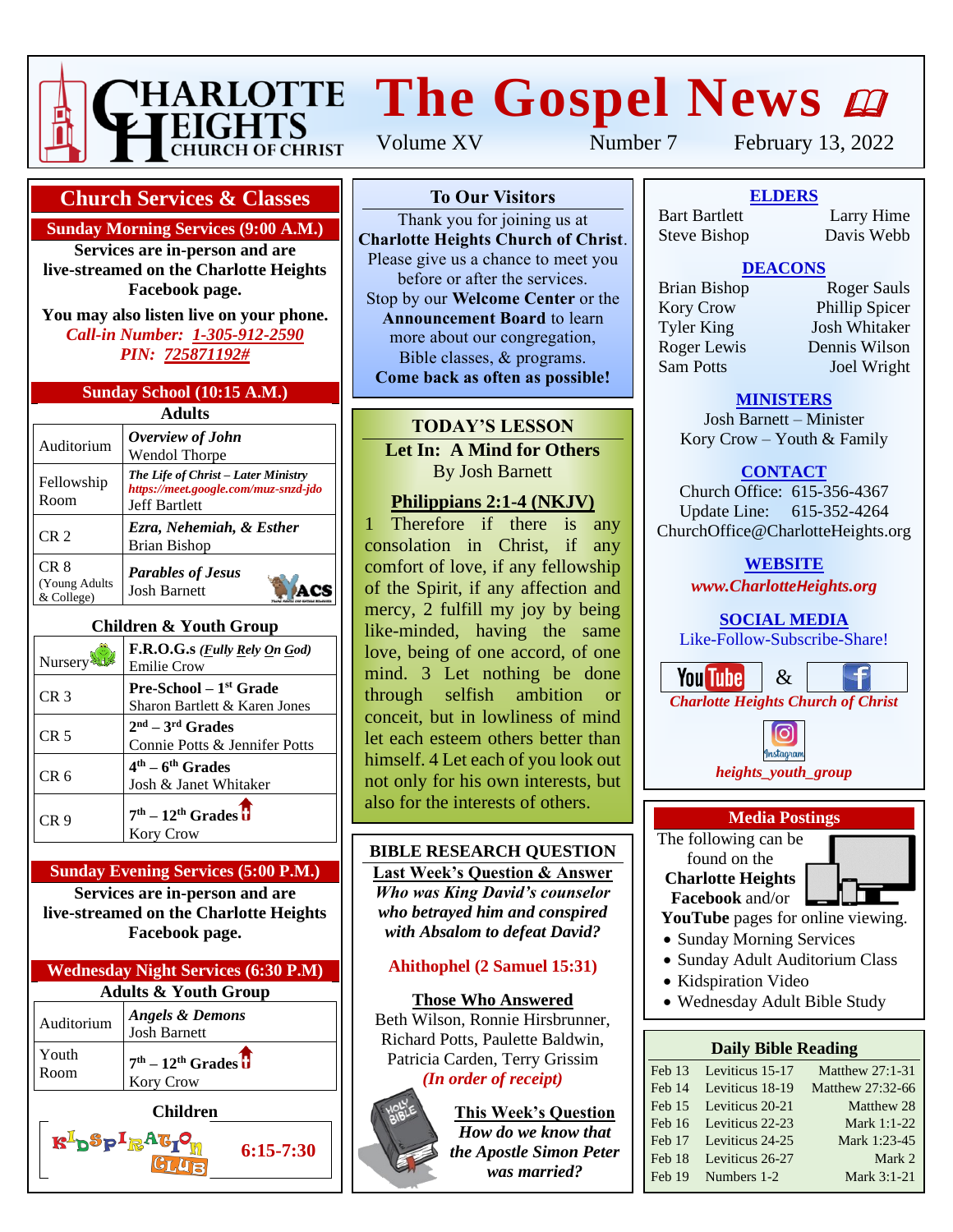# **Until He Comes: Let In – A Mind For Others**

How many thoughts do you have daily? I've read that the "average number" of thoughts per day is around 70,000. I have no idea how they came up with that number. I know we entertain a lot of thoughts each day.

The Bible says, *"For as he thinks in his heart so is he"* (Proverbs 23:7). Our daily thoughts are a powerful force. We can think "I can't", and it is so. We can think "I'm worthless" and believe it to be so. God created our minds, and He knows our potential. It comes down to what we put into our minds. I can focus on negative things, and my mindset is negative. I can think selfishly, and my focus is only on myself.

Philippians Chapter 2 helps us to focus inwardly. The key verse is verse five. "*Let this mind be in you which was also in Christ Jesus*." We need to possess the attitude of mind of Christ Jesus. If we don't have the mind of Christ, we cannot follow Christ. One of the things Jesus teaches us is to think of others. He came to this world because of others. He lived, learned,



and died for others. He modeled what it means to do for others. We cannot be someone's Savior, but we can be Christlike in words and actions.

What does it mean to have a mind for others?

Let us consider this together this Lord's Day.

In Him,

Josh Barnett

### **Upcoming Events – At-A-Glance KIDS – Valentines Party TODAY (11:00 – 1:00)** *See Announcement*

**Brookdale Belle Meade – Service TODAY (3:00)** *See Josh if you would like to help.*

> **Lads-To-Leaders Class TONIGHT (5:00)**

**Shower the People February 15 (5:30 – 9:00)**

> **Ladies Bible Class February 16 (10:00)**

**Ladies Virtual Book Study February 17 (7:00)**

**Sunday Evening Song Service February 20 (5:00)**

> **CARE Team February 27 (6:00)**

**Friends & Family Day March 6** *See Announcement*

**Monday Night for the Master March 7 (6:00)**

**Widow/Widower Dinner March 12** *Details Coming Soon*

# Lads-To-Leaders Service

Our Young Men conducted our services on Sunday night, January 30<sup>th</sup>.



**If you would like a copy of this service on CD or DVD, please contact the church office.**

# **Sympathy**

Sympathy is extended to **Juana Collins** & her family in the death of her brother, **Steven Foster**, on Thursday.

Arrangements are currently incomplete.

*Please keep this family in your prayers.*

# Craft Supplies

We have a member who has a lot of craft supplies and wants to give them away. If you work in crafting and would like to have some or all of these supplies, please contact the church office, and we will put you in contact to get them.

# KIDS Valentine's Party - TODAY (11:00-1:00)

All Kidspiration Children (6<sup>th</sup> Grade and under) and their families are invited to join us **TODAY** after Sunday School in the Fellowship Room for our **Valentine's Party**.

Join us for lunch, games, crafts, and fun! Food, Drinks, and Desserts will be provided.



You can also exchange valentines with the other children. *If you have questions, please see Roger or Deborah Sauls.*



# Monday Night For The Master

We had 7 people at this month's **Monday Night for the Master**. The stations are set up on the table in the hallway.

You may participate in the following ways.

- 1. Pick up materials to send a note of encouragement to our Sick & Shut-Ins.
- 2. Sign the Cards on the table.
- 3. Send a note to those who recently responded to the invitation.
- 4. Send a note to the young men who conducted our Lads-To-Leaders service.
- 5. Sign up to bring items for the Homeless packets for next month.
- 6. Pick up the Homeless packets & distribute them to those in need.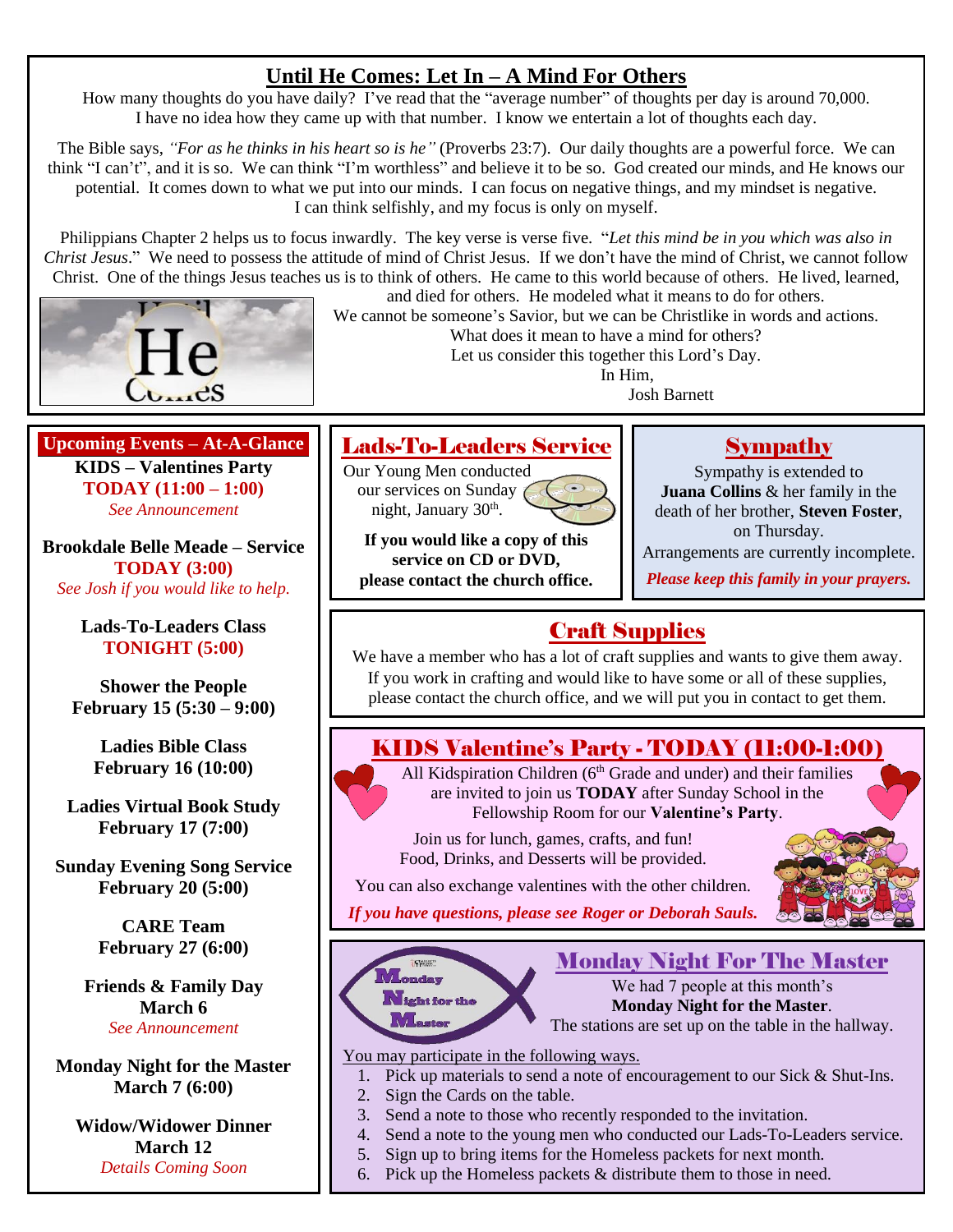

**Josh's Friendly Tip #1**

What is the purpose of this day? We want it to be an opportunity for you to invite a neighbor, friend, or coworker to come and visit us that day.

My "Friendly Tip Number 1" is: **"No" Is Okay**. It is okay to be told no. We try to avoid it as much as possible.

n

m

We take it too personally. If you invite someone, it's okay if the person says "No". God is told "No" every day by people. "No" is okay.

Nashville, TN 37209

For more information, contact us at<br>ChurchOffice@CharlotteHeights.org or 615-356-4367<br>or visit us online at <u>www.CharlotteHeights.org</u> or on Facebook

Directions From West of Nashville<br>• L40 East - Exit 201A ■ E40 E481 - E411 2017<br>■ Right at 1<sup>st</sup> Light to Old Charlotte Pike<br>■ Left on Old Charlotte Pike to 6833 on Right

Directions From Downtown Nashville<br>• I-40 West - Exit 201

● Left on Charlotte Avenue<br>● Right at 1\* Light to Old Charlotte Pike<br>● Left on Old Charlotte Pike to 6833 on Ri